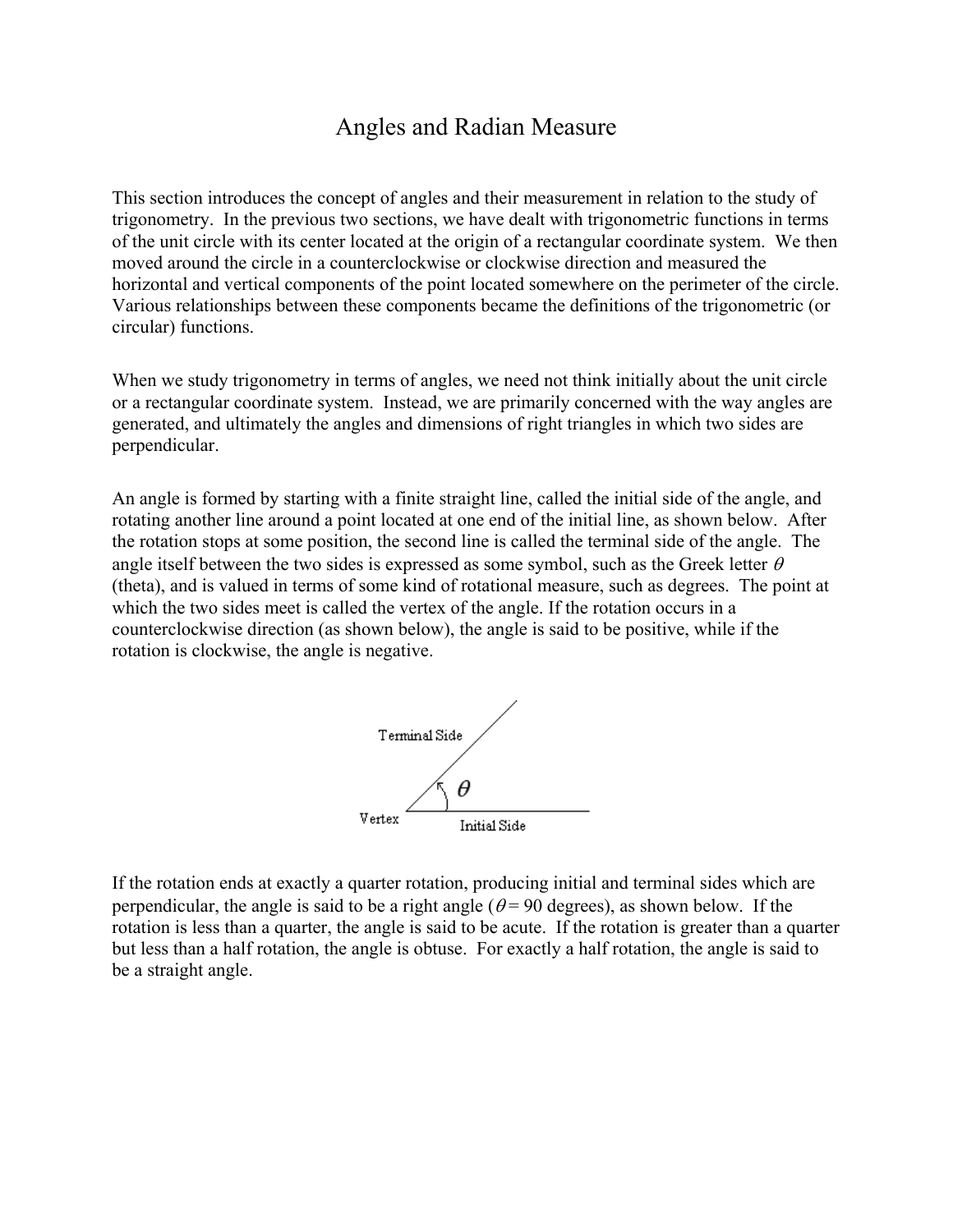

The most familiar unit for measuring angles is the degree. An angle containing exactly one complete rotation is defined to be equal to 360 degrees. A quarter rotation, producing a right angle, is equal to 360/4 or 90 degrees (90°). For measures which need to be stated more accurately than in whole degrees, the minute (**'**) and second (**"**) are frequently used. Similar to time measure, one degree equals 60 minutes, and one minute equals 60 seconds. As an example, an angle of 60 degrees, 35 minutes, and 52 seconds can be written using symbols as 60° 35' 52". Alternately, instead of subdividing degrees by minutes and seconds, decimal values of degrees are also frequently used.

Angle measurement using degrees is common in everyday life as well as in surveying and navigation. However, another angular measure called the radian has frequent applications in mathematics, science, and engineering.

To define a radian, we start with a circle having a radius *r*, and then move around the circumference of the circle a distance *s*, such that *s* is equal to *r*, as shown below. The angle  $\theta$ formed by the sides intersecting the circle at each end of the arc *s* is defined as 1 radian.



Since the circumference of a circle is equal to  $2\pi r$ , and an angle of 1 radian encloses an arc of the circle equal to *r*, the angle representing one complete rotation of the circle is equal to  $2\pi$  radians. Thus,  $2\pi$  radians in radian angle measure is equivalent to 360 degrees in degree angle measure. We can then easily compute the radian/degree equivalents for the three other quadrantal angles, as shown below: